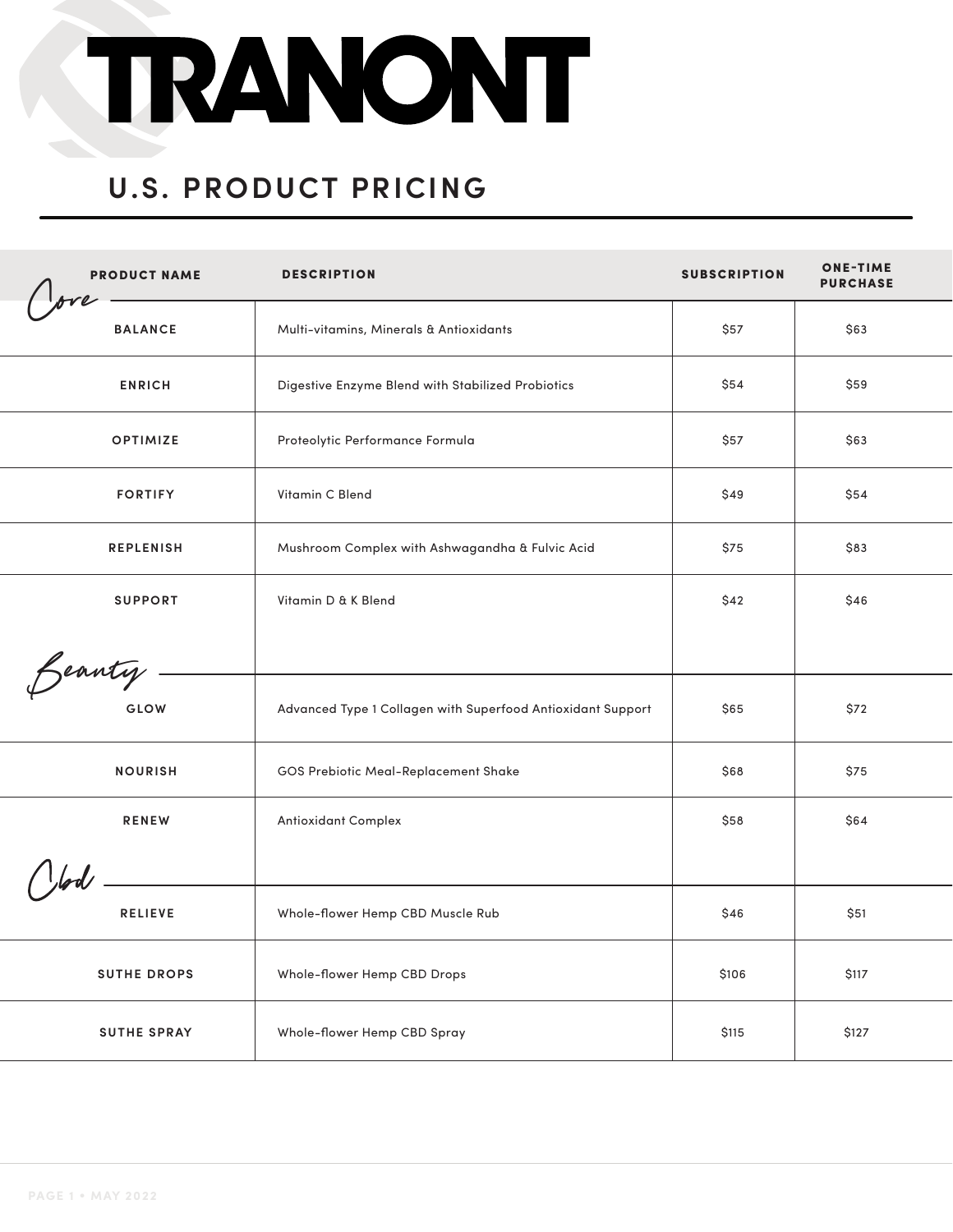

#### **U.S. PRODUCT PRICING**

| <b>PRODUCT NAME</b><br>amina | <b>DESCRIPTION</b>                    | <b>SUBSCRIPTION</b> | <b>ONE-TIME</b><br><b>PURCHASE</b> |
|------------------------------|---------------------------------------|---------------------|------------------------------------|
| <b>BOOST</b>                 | Premium Nitric Oxide Formula          | \$58                | \$64                               |
| <b>ENHANCE</b>               | Creamer with MCT & Amino Acids        | \$53                | \$58                               |
| <b>ENHANCE STICK-PACKS</b>   | Creamer with MCT & Amino Acids        | \$69                | \$76                               |
| <b>FOCUS</b>                 | Vitamin B Complex                     | \$54                | \$59                               |
| MOJO                         | <b>Energizing Focus Blend</b>         | \$64                | \$70                               |
| <b>MOJO STICK-PACKS</b>      | <b>Energizing Focus Blend</b>         | \$69                | \$76                               |
| <b>ZEST</b>                  | <b>Energizing Focus Blend</b>         | \$59                | \$65                               |
| Dersonal Care                |                                       |                     |                                    |
| <b>ILLUMINATE TOOTHPASTE</b> | Nanotechnology Collection Toothpaste  | \$33                | \$36                               |
| <b>REFRESH RINSE</b>         | Nanotechnology Collection Mouth Rinse | \$33                | \$36                               |
| <b>REFRESH SPRAY</b>         | Nanotechnology Collection Mouth Spray | \$22                | \$24                               |